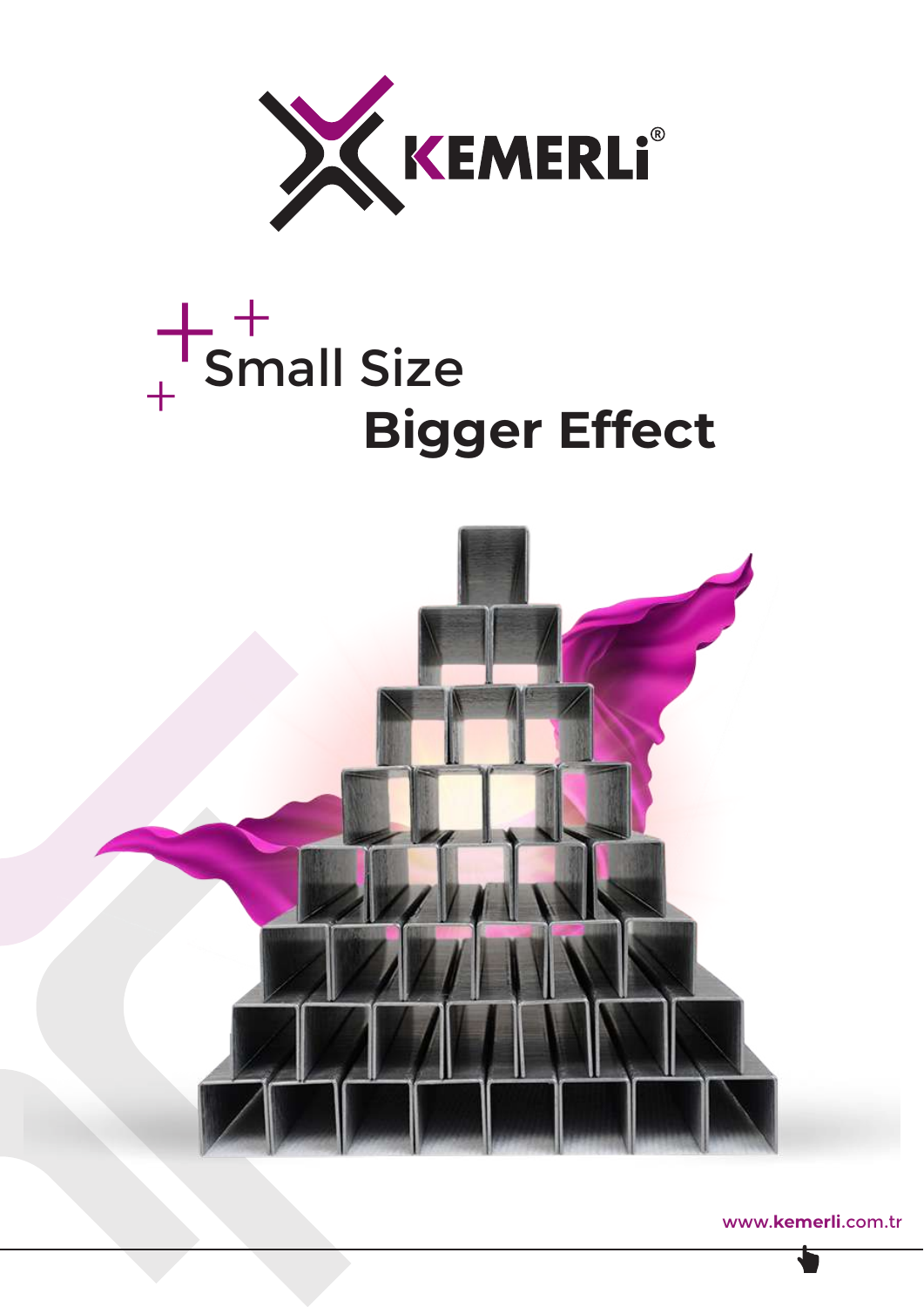## **KEMERLi GROUP**

Kemerli Metal was established in Kayseri in June 2008 on an area of 23.000 m². It started service in order to meet the needs of the furniture and construction industry in Turkey.

Our company, which has increased both its product range and market volume over time, produces industrial staples for the mattress and furniture sector under the Kemerli brand and Kemerix brand, and steel concrete fibers for the construction sector.

Within the scope of our policy to meet customer demands and expectations at the highest level, Santel, Telsan and Abakan have recently been added to our brands and product diversity has increased.

In 2017, in parallel with the increasing demands and growing business volume, a second production facility was established in Dilovası (Kocaeli).

Our company is managed with a policy based on continuous development, statistical process control, customer satisfaction, sustainability and social responsibility with the experience it has gained since its establishment and with its modern management staff.

The vision of our organization, which is the leading company in the furniture and construction sector in Turkey, is to take its place among the leading companies in the world by 2030.

Kemerli Metal's long-term goal is to become a world brand.

Our efforts for business development and training continues in this direction.

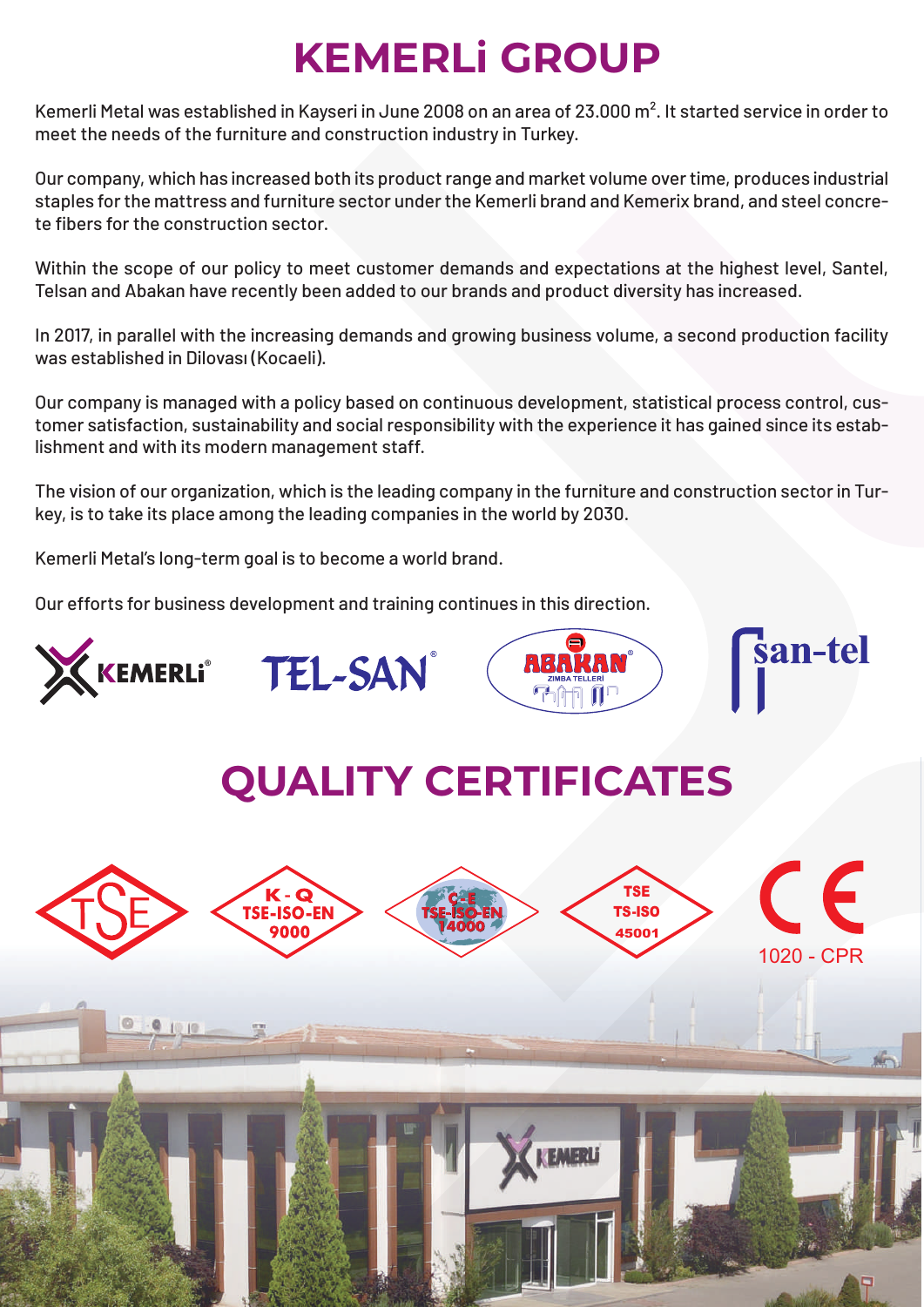





- **Furniture Production**
- **Upholstery**
- **Sailing and Automotive Industry**
- **Door and Windows Production**
- **Carpet and Shoe Making**
- **Picture Frames and Wooden Materials**

|                                | <b>Small Box</b><br><b>Big Box</b> | <b>Small Box</b><br><b>Big Box</b> | <b>Small Box</b><br><b>Big Box</b> | <b>Small Box</b><br><b>Big Box</b> | <b>Small Box</b><br><b>Big Box</b> | <b>Small Box</b><br><b>Big Box</b> | <b>Small Box</b>  |
|--------------------------------|------------------------------------|------------------------------------|------------------------------------|------------------------------------|------------------------------------|------------------------------------|-------------------|
|                                | 80/06                              | 80/08                              | 80/10                              | 80/12                              | 80/14                              | 80/16                              | 80/22             |
| <b>Wire Diameter</b>           | $0.81$ mm                          | $0.81$ mm                          | $0.81$ mm                          | $0.81$ mm                          | $0.81$ mm                          | $0.81$ mm                          | $0.81$ mm         |
| Crown                          | 12.70 mm                           | 12.70 mm                           | 12.70 mm                           | 12.70 mm                           | 12.70 mm                           | 12.70 mm                           | 12.70 mm          |
| Leg Length                     | 6 mm                               | 8 mm                               | $10 \text{ mm}$                    | $12 \, \text{mm}$                  | $14 \text{ mm}$                    | <b>16 mm</b>                       | $22 \, \text{mm}$ |
| Pcs/Strip                      | 125                                | 125                                | 125                                | 125                                | 125                                | 125                                | 125               |
| Strip/Box                      | $40 - 144$                         | $40 - 96$                          | $32 - 80$                          | $24 - 64$                          | $24 - 64$                          | $18 - 48$                          | 18                |
| Pcs/Box                        | 5000-18000                         | 5000-12000                         | 4000-10000                         | 3000-8000                          | 3000-8000                          | 2250-6000                          | 2250              |
| Box/Package                    | $30 - 12$                          | $30-12$                            | $30 - 12$                          | $30 - 12$                          | $30 - 12$                          | $30 - 12$                          | 30                |
| <b>Box Weight</b><br>(Average) | 455 gr-1638 gr                     | 540 gr-1286 gr                     | 502 gr-1244 gr                     | 426 gr-1124 gr                     | 480 gr-1267 gr                     | 405 gr-1068 gr                     | 448 gr            |
| Package Weight<br>(Average)    | 14 kg-20 kg                        | 16 kg                              | 15 kg                              | 13 kg-14 kg                        | 15 kg                              | 12 kg-13 kg                        | 14 kg             |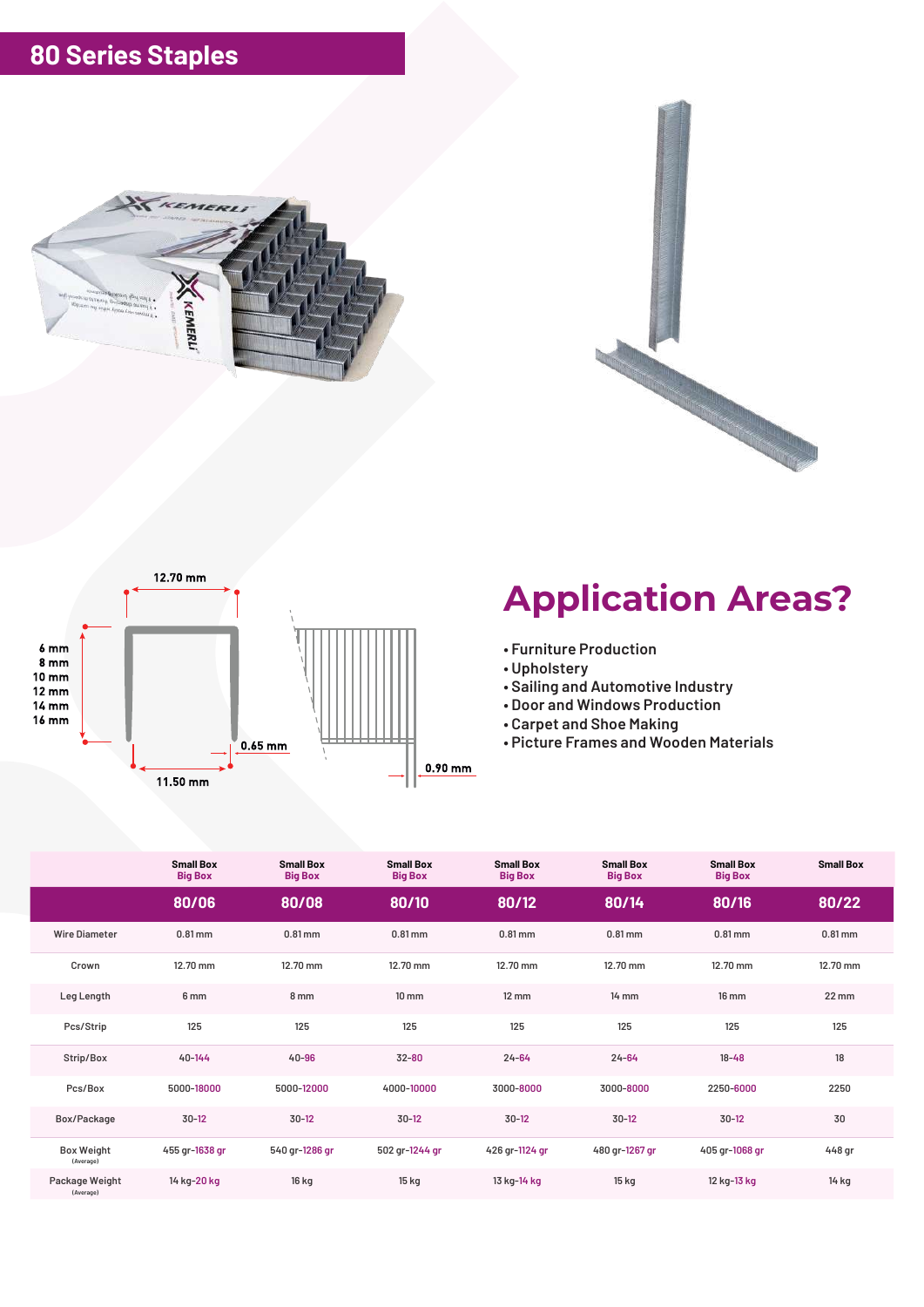



- **Door and Windows Production**
- **Furniture Production and Cabinets Assembly**
- **Roofing Industry**
- **Palette, Drawer, Cofferdam and Lattices Production**
- **Hard-Woods Floors and Wooden Materials**

|                                | <b>Small Box</b><br><b>Big Box</b> | <b>Small Box</b><br><b>Big Box</b> | <b>Small Box</b><br><b>Big Box</b> | <b>Small Box</b><br><b>Big Box</b> | <b>Small Box</b><br><b>Big Box</b> | <b>Small Box</b><br><b>Big Box</b> |
|--------------------------------|------------------------------------|------------------------------------|------------------------------------|------------------------------------|------------------------------------|------------------------------------|
|                                | 92/17                              | 92/20                              | 92/25                              | 92/30                              | 92/35                              | 92/40                              |
| <b>Wire Diameter</b>           | $1.16$ mm                          | $1.16$ mm                          | $1.16$ mm                          | $1.16$ mm                          | $1.16$ mm                          | $1.16$ mm                          |
| Crown                          | 8.85mm                             | 8.85mm                             | 8.85mm                             | 8.85mm                             | 8.85mm                             | 8.85mm                             |
| Leg Length                     | $17 \, \mathrm{mm}$                | $20 \text{ mm}$                    | $25 \, \text{mm}$                  | 30 mm                              | 35 mm                              | 40 mm                              |
| Pcs/Strip                      | 90                                 | 90                                 | 90                                 | 90                                 | 90                                 | 90                                 |
| Strip/Box                      | $14 - 60$                          | $14 - 50$                          | $10 - 40$                          | $8 - 32$                           | $7 - 32$                           | $7 - 24$                           |
| Pcs/Box                        | 1260-5400                          | 1260-4500                          | 900-3600                           | 720-2880                           | 630-2880                           | 630-2160                           |
| Box/Package                    | $30 - 12$                          | $30-12$                            | $30-12$                            | $30 - 12$                          | $30 - 12$                          | $30-12$                            |
| <b>Box Weight</b><br>(Average) | 413 gr-1740 gr                     | 480 gr-1690 gr                     | 420 gr-1650 gr                     | 400 gr-1575 kg                     | 400 gr-1800 gr                     | 455 gr-1535 gr                     |
| Package Weight<br>(Average)    | 13 kg-21 kg                        | 15 kg-20 kg                        | 13 kg-20 kg                        | 12 kg-19 kg                        | 12 kg-22 kg                        | 14 kg-15 kg                        |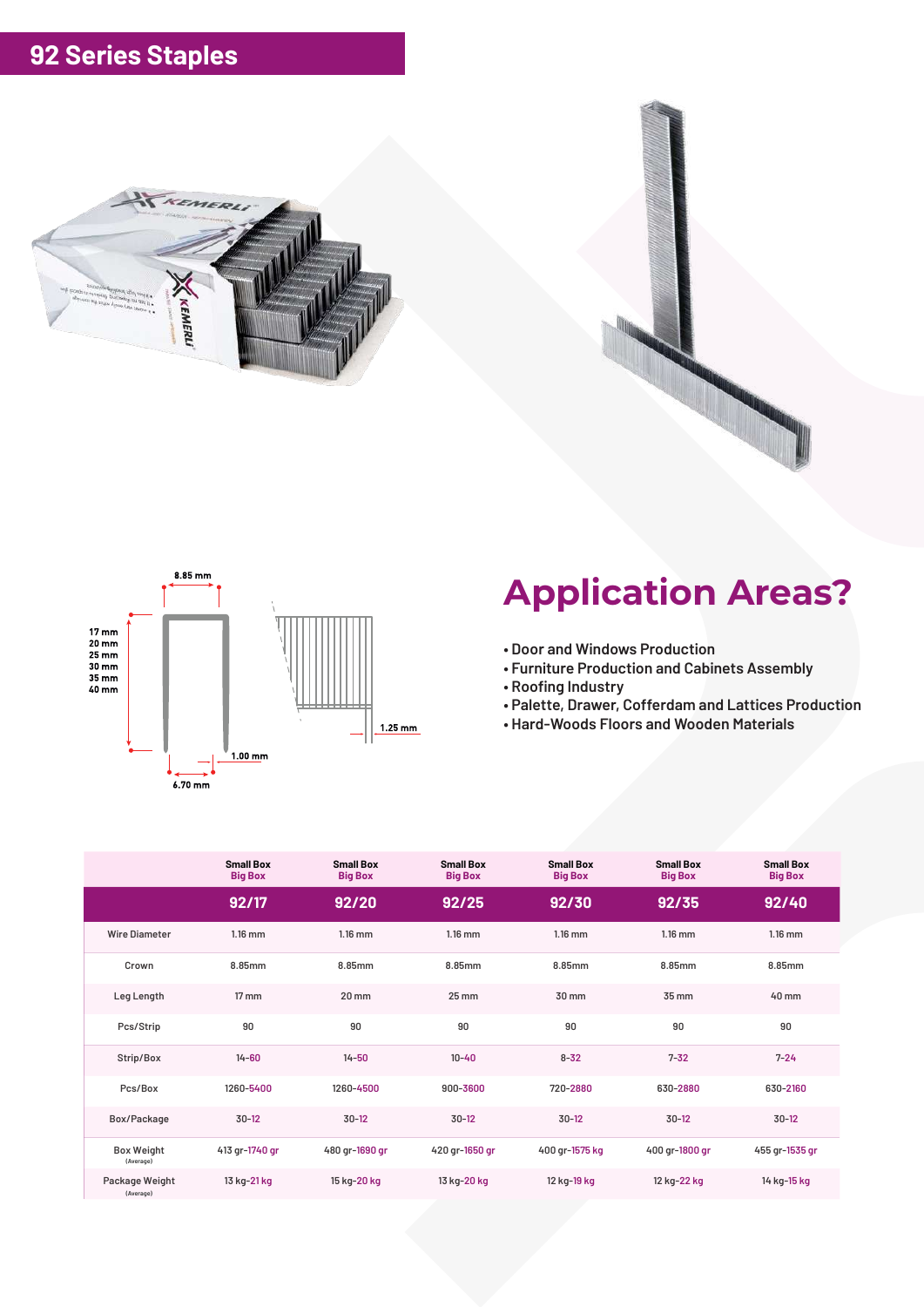





- **Door and Windows Production**
- **Furniture Production and Cabinets Assembly**
- **Roofing Industry**
- **Palette, Drawer, Cofferdam and Lattices Production**
- **Hard-Woods Floors and Wooden Materials**

|                                | <b>Small Box</b><br><b>Big Box</b> | <b>Small Box</b><br><b>Big Box</b> | <b>Small Box</b><br><b>Big Box</b> | <b>Small Box</b><br><b>Big Box</b> | <b>Small Box</b><br><b>Big Box</b> | <b>Small Box</b><br><b>Big Box</b> | <b>Small Box</b><br><b>Big Box</b> |
|--------------------------------|------------------------------------|------------------------------------|------------------------------------|------------------------------------|------------------------------------|------------------------------------|------------------------------------|
|                                | 100/17                             | 100/20                             | 100/25                             | 100/30                             | 100/35                             | 100/40                             | 100/50                             |
| <b>Wire Diameter</b>           | $1.50$ mm                          | $1.50$ mm                          | $1.50$ mm                          | $1.50$ mm                          | $1.50$ mm                          | $1.50$ mm                          | $1.50$ mm                          |
| Crown                          | $11 \, \text{mm}$                  | $11 \, \text{mm}$                  | $11 \, \text{mm}$                  | $11 \, \text{mm}$                  | $11 \, \text{mm}$                  | $11 \, \text{mm}$                  | $11 \, \text{mm}$                  |
| Leg Length                     | 17 mm                              | 20 mm                              | 25 mm                              | 30 mm                              | 35 mm                              | 40 mm                              | 50 mm                              |
| Pcs/Strip                      | 75                                 | 75                                 | 75                                 | 75                                 | 75                                 | 75                                 | 75                                 |
| Strip/Box                      | $12 - 48$                          | $9 - 40$                           | $8 - 32$                           | $7 - 28$                           | $6 - 22$                           | $5 - 20$                           | $4 - 16$                           |
| Pcs/Box                        | 900-3600                           | 675-3000                           | 600-2400                           | 525-2100                           | 450-1650                           | 375-1500                           | 300-1200                           |
| Box/Package                    | $30 - 12$                          | $30-12$                            | $30 - 12$                          | $30 - 12$                          | $30-12$                            | $30 - 12$                          | $30 - 12$                          |
| <b>Box Weight</b><br>(Average) | 500 gr-2000 gr                     | 445 gr-2000 gr                     | 480 gr-1900 gr                     | 495 gr-1950 gr                     | 490 gr-1765 gr                     | 460 gr-1816 gr                     | 457 gr-1800 gr                     |
| Package Weight<br>(Average)    | 15 kg-24 kg                        | 14 kg-24 kg                        | 15 kg-23 kg                        | 15 kg-24 kg                        | 15 kg-21 kg                        | 14 kg-22 kg                        | 14 kg-22 kg                        |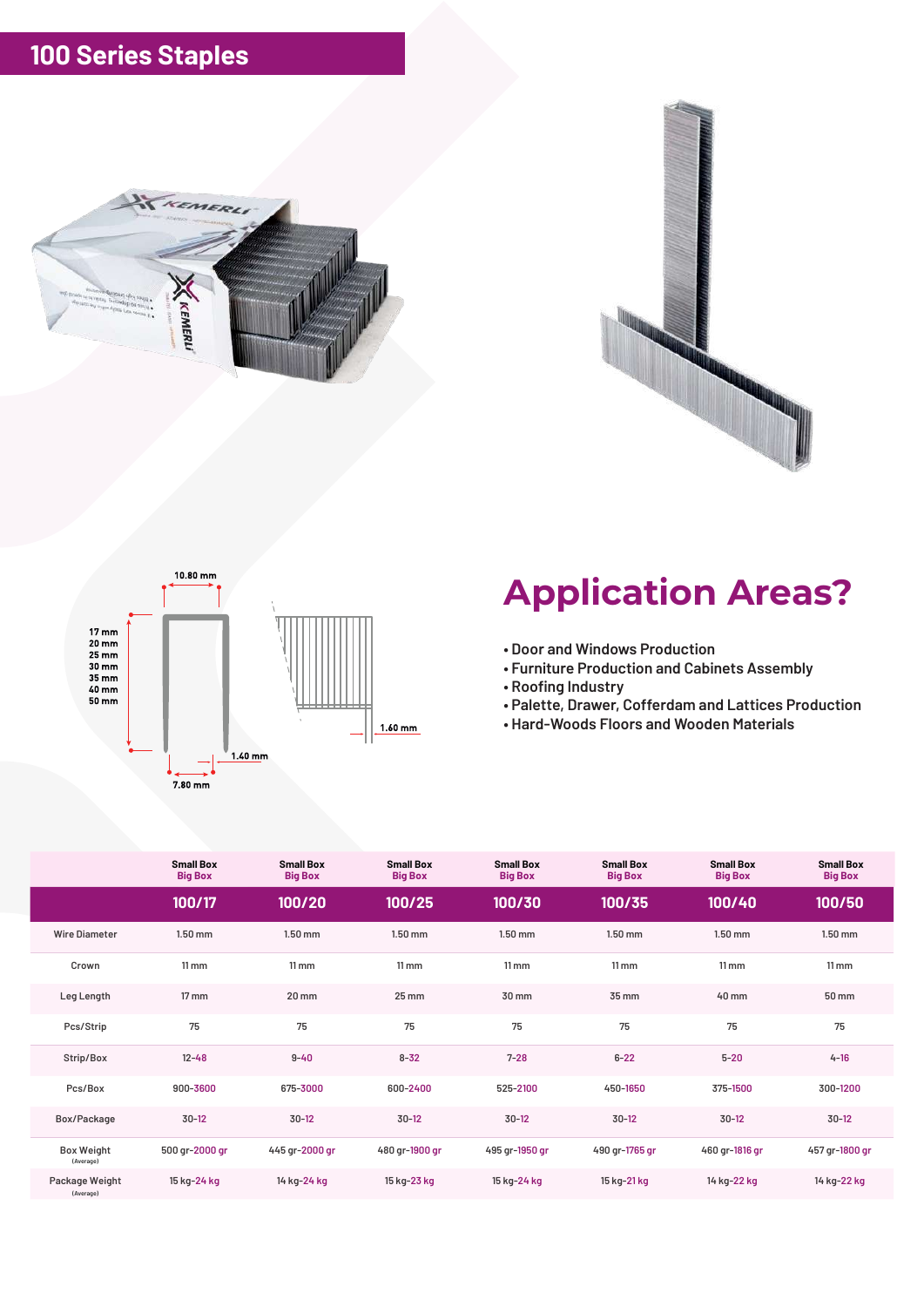



- **Pallet Production**
- **Felt Insulation**
- **Wood Fore Joining**
- **Sheet Wood Plastic Combination**

|                                | 16/16     | 16/20     | 16/25   | 16/30   | 16/38     |
|--------------------------------|-----------|-----------|---------|---------|-----------|
| <b>Wire Diameter</b>           | $1.50$ mm | $1.50$ mm | 1.50 mm | 1.50 mm | $1.50$ mm |
| Crown                          | 25 mm     | 25 mm     | 25 mm   | 25 mm   | 25 mm     |
| Leg Length                     | 16 mm     | 20 mm     | 25 mm   | 30 mm   | 38 mm     |
| Pcs/Strip                      | 75        | 75        | 75      | 75      | 75        |
| Strip/Box                      | 8         | 8         | 4       | 8       | 4         |
| Pcs/Box                        | 600       | 600       | 300     | 300     | 300       |
| Box/Package                    | 30        | 30        | 30      | 30      | 30        |
| Package Weight<br>(Average)    | 13 kg     | 16 kg     | 9 kg    | 11 kg   | 13 kg     |
| <b>Box Weight</b><br>(Average) | 443 gr    | 522 gr    | 304 gr  | 350 gr  | 414 gr    |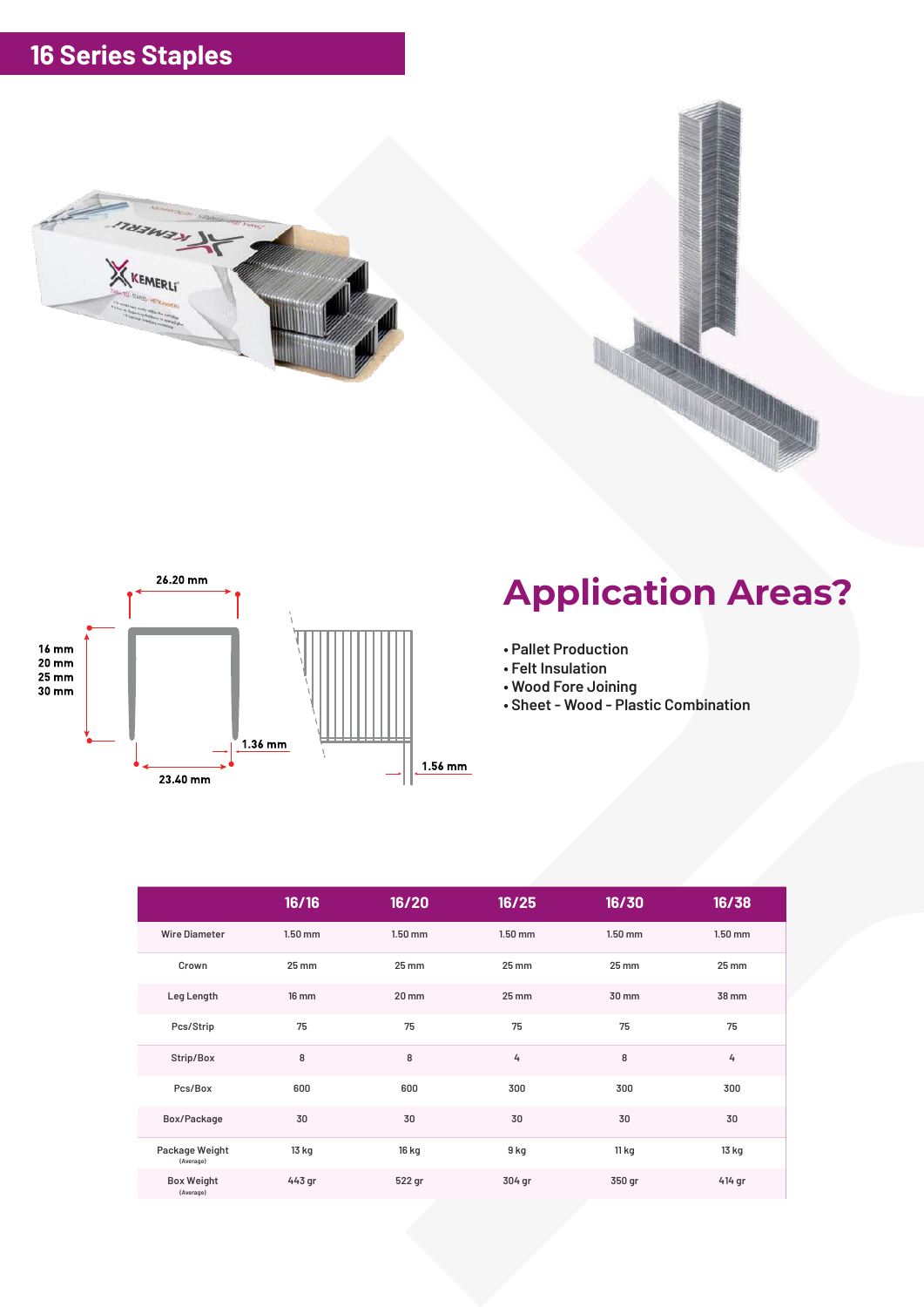#### **P88 Series Staples**



### **Application Areas?**

- **Mattresses Production**
- **Fastening of Foam Rubbers and Special Carpets**
- **Fastening of Cardboard Boxes and Packages**

|                                | <b>Small Box</b><br><b>Big Box</b> |
|--------------------------------|------------------------------------|
|                                | P88/18                             |
| <b>Wire Diameter</b>           | $0.89$ mm                          |
| Crown                          | 13.30 mm                           |
| Leg Length                     | <b>18 mm</b>                       |
| Pcs/Strip                      | 100                                |
| Strip/Box                      | $16 - 48$                          |
| Pcs/Box                        | 1600-4800                          |
| Box/Package                    | $30 - 12$                          |
| <b>Box Weight</b><br>(Average) | 362 gr-1070 gr                     |
| Package Weight<br>(Average)    | 11 kg-13 kg                        |

#### **35 Series Staples**





### **Application Areas?**

**• Carton and Box Closing Applications**

|                                | 35/15             | 35/18               | 35/22             |
|--------------------------------|-------------------|---------------------|-------------------|
| <b>Wire Diameter</b>           | $1.60$ mm         | $1.60$ mm           | $1.60$ mm         |
| Crown                          | 35 mm             | 35 mm               | 35 mm             |
| Leg Length                     | $15 \, \text{mm}$ | $18 \, \mathrm{mm}$ | $22 \, \text{mm}$ |
| Pcs/Strip                      | 50                | 50                  | 50                |
| Strip/Box                      | 20                | 16                  | 12                |
| Pcs/Box                        | 1000              | 800                 | 600               |
| Box/Package                    | 30                | 30                  | 30                |
| <b>Box Weight</b><br>(Average) | 960 gr            | 845 gr              | 710 gr            |
| Package Weight<br>(Average)    | 29 kg             | 26 kg               | 22 kg             |